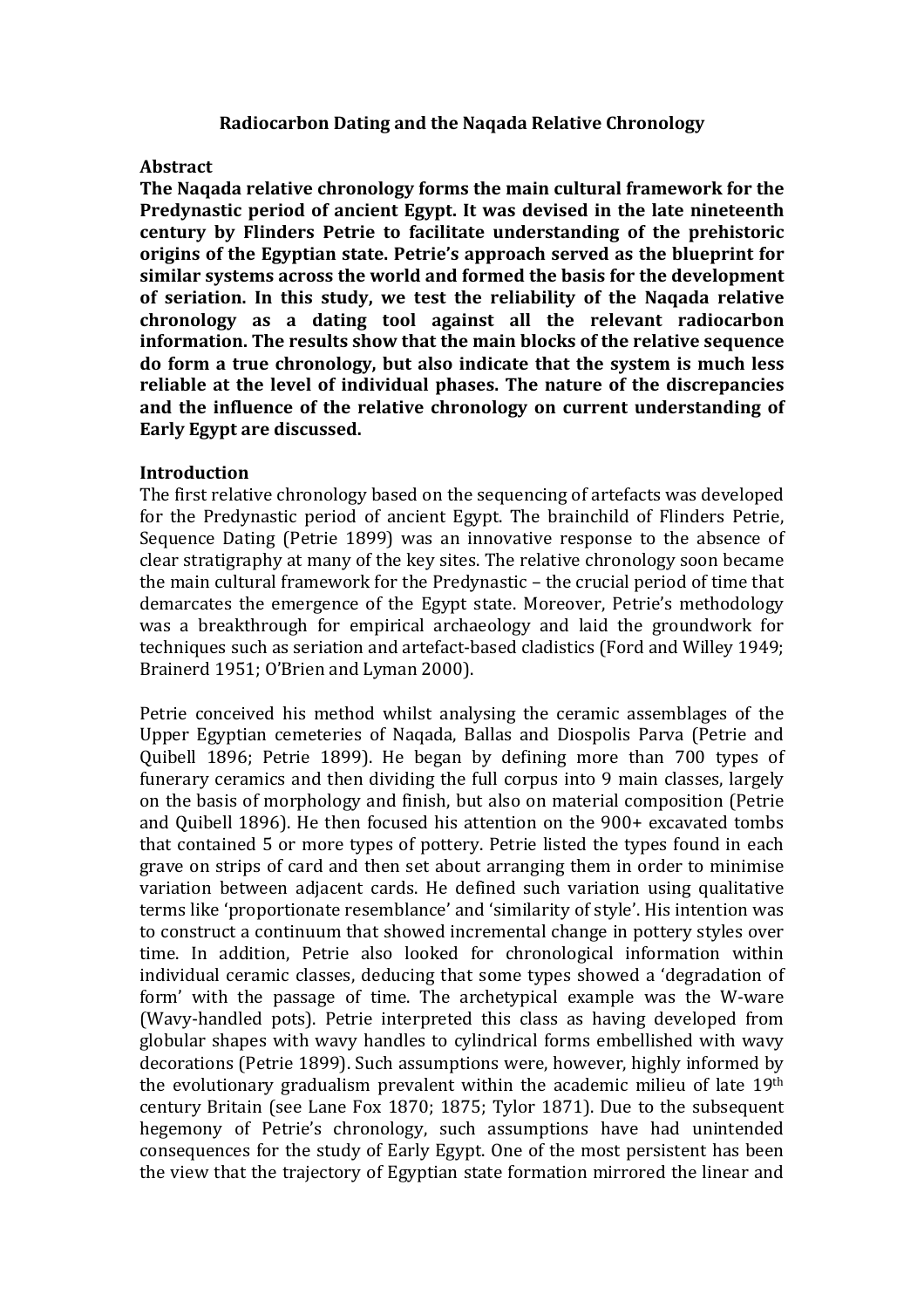incremental progression of the ceramic sequences. Much effort has been made over recent decades to explain how misleading this interpretation has been and how poorly matched it is to the archaeological evidence (Friedman 1994; Wengrow 2006; Dee *et al.* 2013).

Petrie's original matrix consisted of 50 groups assigned Sequence Dates (SD) 30-80, numbers chosen deliberately to allow for extension at each end. The full sequence was divided into three major 'cultures', which Petrie considered to be culturally and chronologically distinct (Hendrickx 2006). He named these the Amratian (SDs 30-37), the Gerzean (SDs 38-60) and the Semainian (SDs 60-75). Over the course of the  $20<sup>th</sup>$  century, Petrie's groups were continually augmented and refined, most notably by Kaiser (1956; 1957), who placed more emphasis on the spatial arrangement of the ceramics, and Hendrickx  $(1996; 2006)$  who synthesized evidence from a much greater number of excavations. But Petrie's original structure has remained remarkably intact, and the remnants of his three divisions are still evident in the current nomenclature Naqada I, II and III.

Table 1 outlines the Nagada relative dating system prior to phase IIIC1, the cultural period during which the state was founded. Over recent decades, confidence in the system has waned on account of its incongruity with some new archaeological evidence. Problems have included the absence of whole classes of ceramics, local stylistic and compositional variations, and differences in object clustering (Friedman 1994; Hendrickx 2006; Wengrow 2006). An even more fundamental challenge, however, has focused on how accurately the various phases actually reflect the passage of time  $-$  how reliable it is as a relative chronology. Verifying this assumption has proved highly challenging (e.g.: Savage  $2001$ ). Testing the chronology at the implied level of resolution (the whole Naqada period is thought not to exceed a millennium) would require absolute dates of decadal or even annual precision. Bayesian modelling can generate this sort of precision (Bronk Ramsey *et al.* 2010; Dee *et al.* 2013), but such analysis generally begins with the assumption the relative ordering is correct *a priori*. Directly comparing the age of individual contexts, or the ordering of specific artefacts, requires wholly independent measurement. Sub-centennial dating precision on individual samples is currently beyond the capability of most chronometric techniques, even high-precision radiocarbon  $(14C)$  dating.

Lingering doubts about the chronology have caused some excavators to revert a more conservative version<sup>1</sup> that consists of blocks of phases (see right-hand column, Table 1). Moreover, because it was the forerunner of all typological chronologies, the validity of the Naqada sequence has implications well beyond the field of Egyptian archaeology. Here, we collate the radiocarbon  $(14)$ C) evidence pertaining to the Naqada relative chronology and determine in probabilistic terms whether either version (henceforth, Conventional or Simplified) actually does form a true chronology in absolute time.

 

 $1_A$  workshop entitled *The Origins of Nationhood:* A New Chronology for the Formation of the Egyptian was held at University College London in March 2013. The clear majority of archaeologists present favoured the Simplified chronology.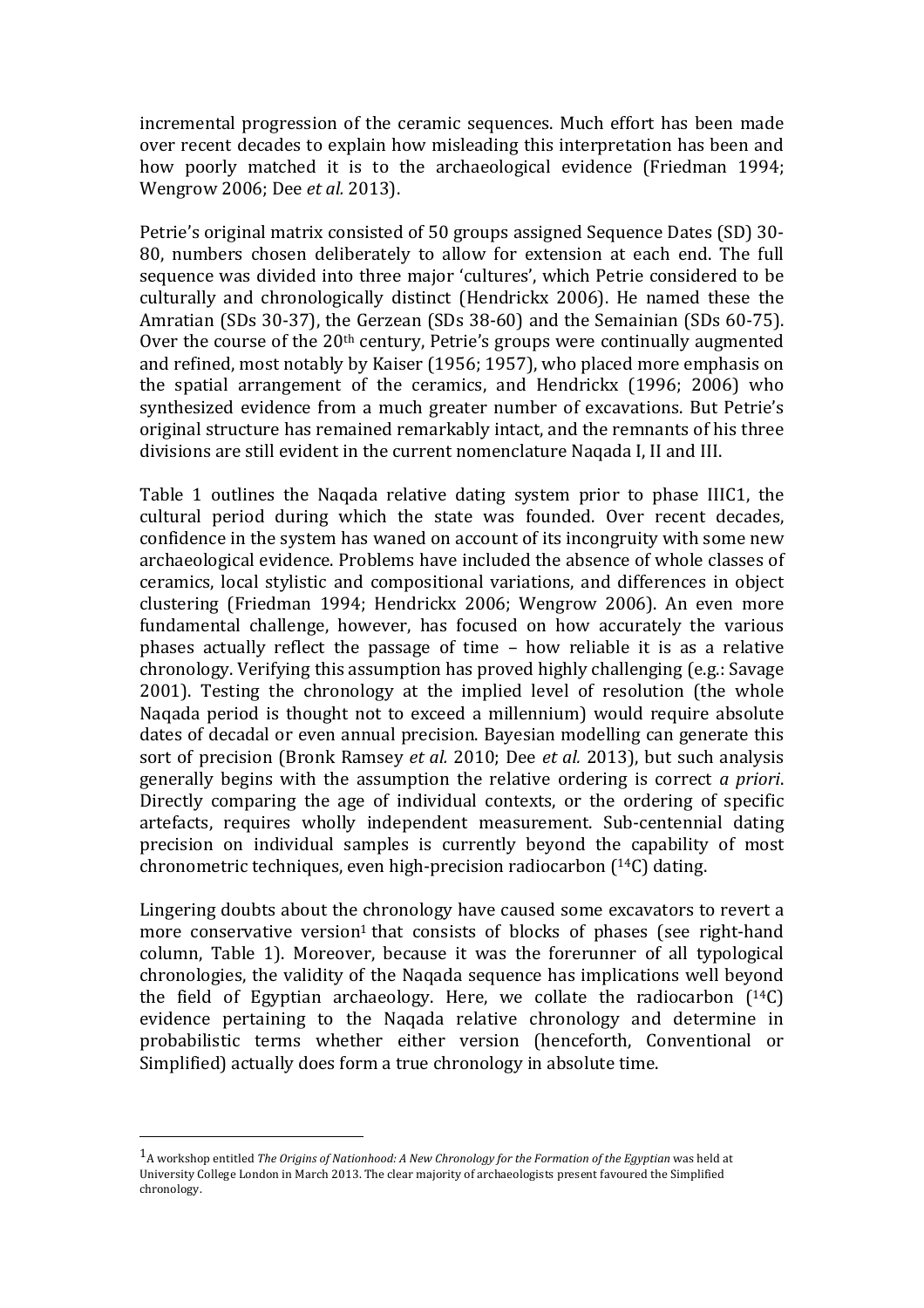| <b>Conventional</b> | <b>Some Key Features</b>                                                                                                     | <b>Simplified</b> |
|---------------------|------------------------------------------------------------------------------------------------------------------------------|-------------------|
| <b>Naqada</b>       |                                                                                                                              | <b>Naqada</b>     |
| Chronology          |                                                                                                                              | Chronology        |
| IA.                 | B-ware, C-ware and P-ware dominate;<br>styles diversify over time; rhomboidal                                                | $IA-IB$           |
| IB                  | palettes prevalent in IIC                                                                                                    |                   |
| IC                  |                                                                                                                              | $IC-IIB$          |
| <b>IIA</b>          | gradually disappears; R-ware<br>C-ware<br>emerges and P-wares become<br>more                                                 |                   |
| <b>IIB</b>          | diverse; fish-shaped palettes appear                                                                                         |                   |
| <b>IIC</b>          | R-ware dominates; D-ware and W-ware<br>appear; B-ware and rhomboidal palettes                                                | IIC-IID           |
| <b>IID</b>          | decline                                                                                                                      |                   |
| IIIA1               | and P-ware decline; L-ware<br>D-ware<br>increases dramatically; W-ware reduced to                                            | IIIA1-IIIA2       |
| IIIA <sub>2</sub>   | banded decoration; vessel W62 exhibiting<br>the net pattern is diagnostic of IIIA2                                           |                   |
| <b>IIIB</b>         | L-ware and W-ware dominate, the latter<br>cylindrical incised jars; R-ware<br>now<br>decline, especially pointed-base styles | <b>IIIB</b>       |

**Table 1. The Nagada relative chronology for the Predynastic period. The left-hand column gives the alphanumeric titles for each phase of the Conventional chronology.** The right-hand column shows the blocks of phases that make up the Simplified chronology. The central column **outlines** some of the main trends in the type and distribution of ceramic classes during this period (see Hendrickx 2006 for more detail).

# **Verification by radiocarbon dating**

As with many chronometric techniques, raw  $14C$  dates are estimates of the mean of a Normally distributed random variable. Thus, multiple measurements on the same sample are naturally scattered over a range of values (see Ward and Wilson 1978; Buck 1991). With modern instrumentation, this range can be limited to about one hundred  $^{14}C$  years (95%). However, this point exemplifies the first caveat when trying to order samples using raw  $14C$  measurements: two identically aged materials can legitimately differ by tens of <sup>14</sup>C years. Secondly, in order for <sup>14</sup>C measurements to be converted to calendrical dates, they need to be compared with a reference dataset known as a calibration curve (see Bronk Ramsey 2006; Reimer *et al.* 2009). For a given sample, this step usually results in a calendar date range that is even broader still (*ca.* 200-300 years, 95% probability). Finally, there is the question of the congruence of the biological age of the sample and its context.  $^{14}C$  dates can only be obtained on biogenic materials (human, animal and plant remains) and not on the ceramics upon which the Naqada relative dating system is based. That is, they represent the age of the organics found *in association* with the pottery, and hence depend on the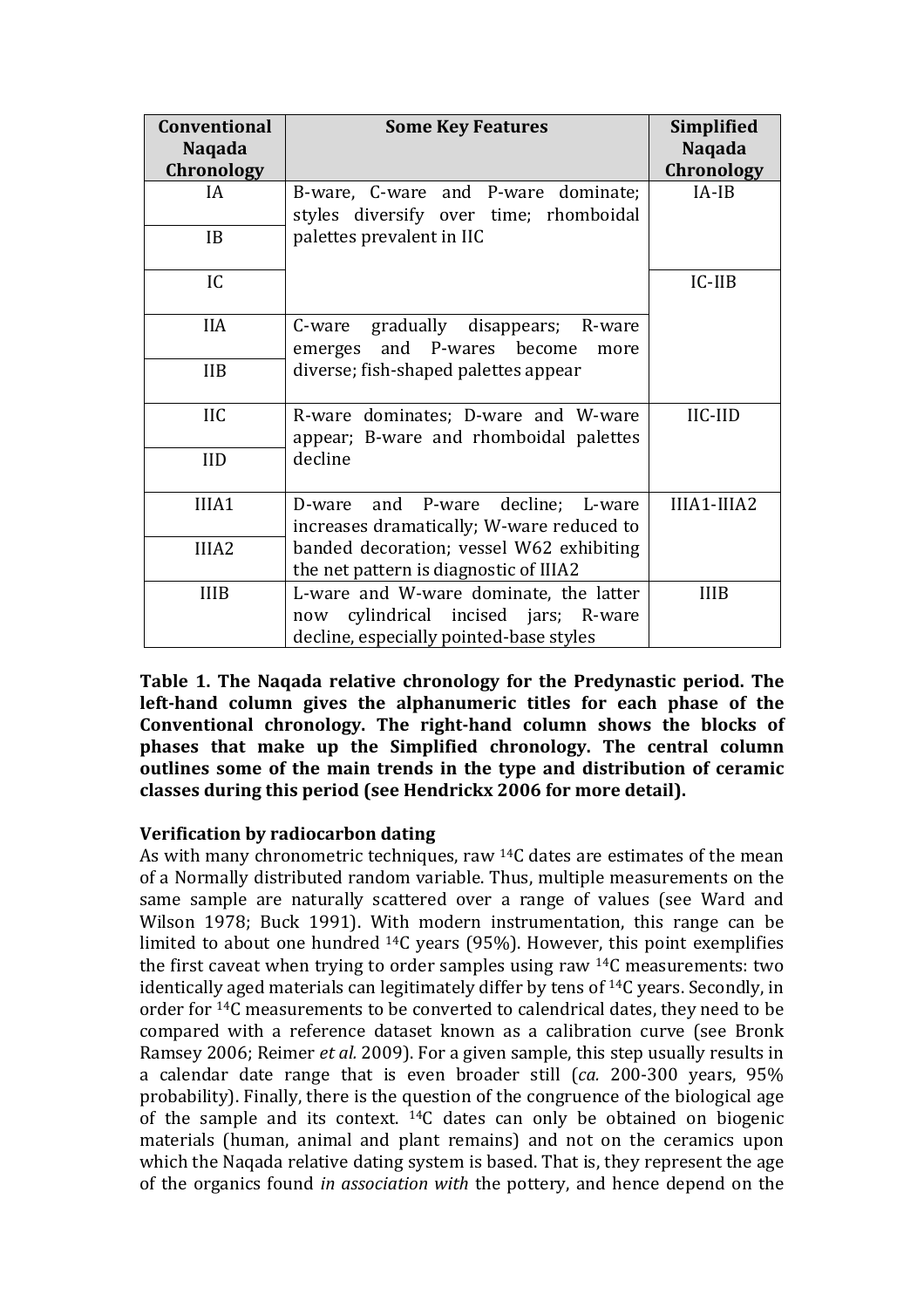material history of the former and not the latter (see Dee *et al.* 2012, for examples of inappropriate sample materials). However, discrepancies arising in this manner can be mitigated by careful sample selection and measuring more than one type of material from the same context.

# **Methods**

Our rationale involved collating all  $^{14}C$  dates that could also be assigned Naqada relative dates (IA-IIIB) and then quantitatively testing the ordering of each chronology (Conventional and Simplified, Table 1) using the Order function in OxCal (Bronk Ramsey 1995; 2009, version 4.2). In order to maximise the validity of the absolute-relative dating comparison, a number of parameters had to be controlled:

- *Context type*: Nagada dates are sometimes assigned to habitation sites. In fact, more than  $100^{14}$ C dates have been published on samples from such contexts (see Ginter and Kozlowski 1994; Midant-Reynes and Buchez 2002). However, extending the system to habitation contexts involves an additional step away from the system's evidence base, so these results were deemed inadmissible for our study. Individual graves that were unplundered in antiquity were prioritised, but contexts exhibiting minor disturbance were not automatically excluded, because of the nature of the samples dated (human remains, tomb structural material, such as wood and reed-matting).
- *Sample Quality*: it was imperative that the sample's age coincided with the burial event as closely as possible. Accordingly, we prioritised materials that exhibited minimal *inbuilt age* and excellent *certainty of association* (see Waterbolk 1971; Dee *et al.* 2012). Samples regarded as unreliable by the excavators were removed and laboratory quality control data associated with the  $^{14}C$  dates were also taken into account (for examples, see Brock *et al.* 2010).
- *Subjectivity and precision of assignment*: the allocation of Nagada relative dates is open to a degree of subjectivity. We utilised assignments made by the foremost scholar in the field, Dr Stan Hendrickx, wherever possible. Otherwise, those made by the original excavators were used. Where the assignment was too vague to fit within either the Conventional or Simplified relative sequence, the  $14C$  result could not be used.
- *Geographical location*: it is not known how synchronous the cultural transitions of the Predynastic were across Egypt. Indeed, even if the system is correctly ordered, it is likely that some locations led or lagged behind others. In the ideal scenario, therefore, samples from just one site would be employed.

Our initial dataset comprised all the  $14C$  results available for Predynastic funerary contexts. Data were found for every phase from IB to IIIA2, but none specifically for phases IA or IIIB that matched the criteria given above. In all 91 results were collated, of which 67 were employed by of Dee et al. (2013), and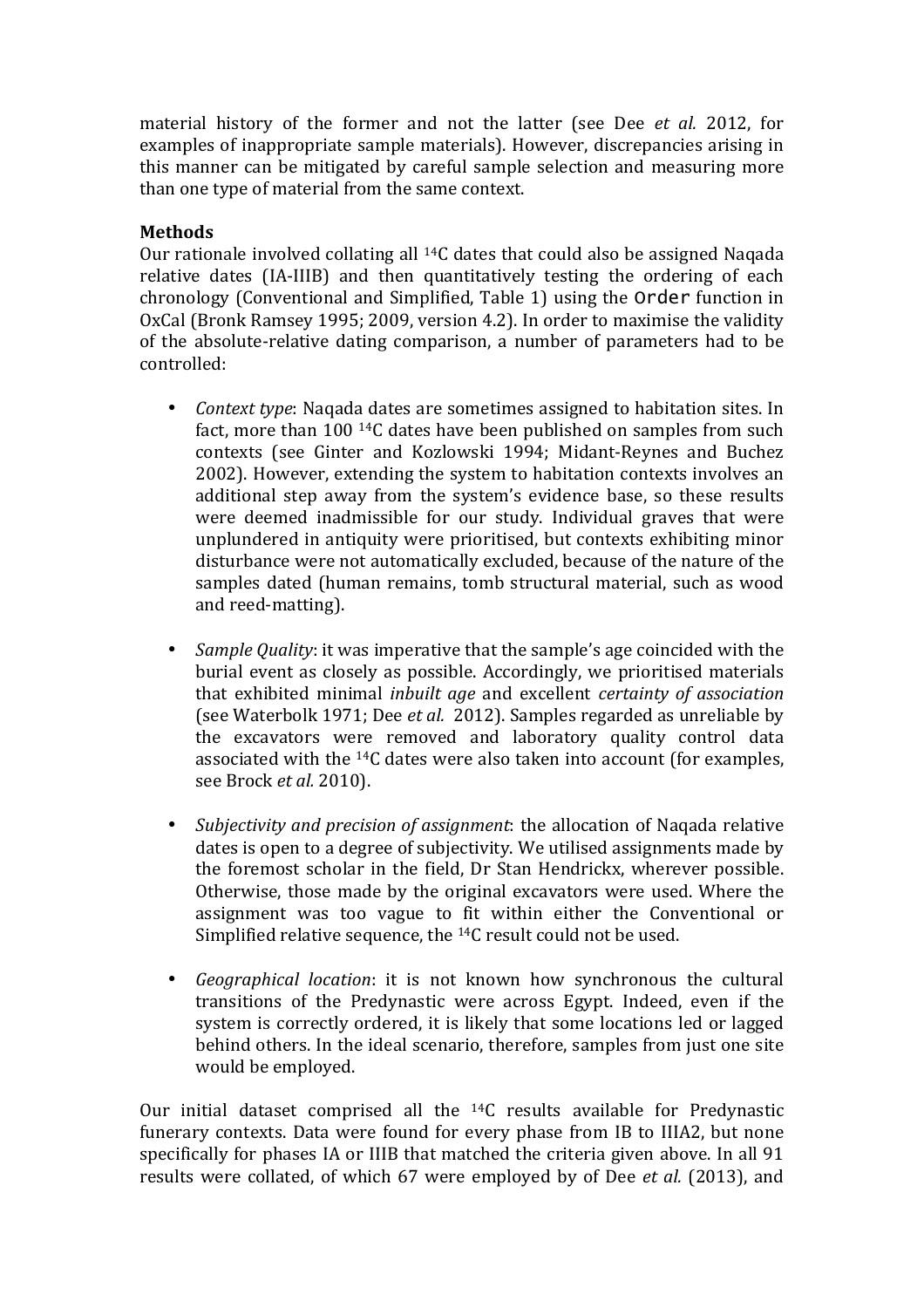another 16 are unpublished data from the same research programme. The remaining 8 results came from a study of Minshat Abu Omar published by Kroeper  $(2003)$ . The 91 dates are shown in Table S1 in the supplementary material, and in the online Egyptian Radiocarbon Database: https://c14.arch.ox.ac.uk/egyptdb/db.php

Nine dates were removed from the dataset as a result of the *Sample Quality* criterion above and 4 further results, on wood and charcoal, to comply with the *Inbuilt Age* requirement. However, the suite of wood results from Umm el-Qaab were retained because the original publication explicitly stated that the wood:

'typically had an age of 10 to 20 yr. In the case of the excavated important tombs, reuse of wood is unlikely.' Gosdorf et al. (1998)

The relative assignments for 7 of the remaining samples were too imprecise to fit the Simplified chronology, and 9 further assignments were too broad for the individual phases of the Conventional sequence. The only specific location that furnished enough data for meaningful analysis was Naqada and Ballas. The results for these adjacent and contemporaneous cemeteries were also tested against both the Conventional and Simplified chronologies. A breakdown of each dataset is given in Table 2.

Mathematically determining the most probable order of the Naqada phases involved allocating the  $14C$  dates for each phase to its own OxCal Phase of uniform prior density (Buck *et al.* 1991). Each OxCal Phase was then delimited by Boundaries and included in its own OxCal Sequence. The Sum feature was added to each Phase to calculate its average date. The models also used the Order function to estimate the most likely ordering of the average dates. The ordering of the start and end Boundaries of each Phase was also calculated. An Outlier probability of  $5\%$  was applied to all samples to minimise the impact of any spurious results. The computer code for the OxCal models is given in the supplementary material.

|               | <b>Dataset</b>       | No. 14C Samples | No. 14C Dates |  |  |
|---------------|----------------------|-----------------|---------------|--|--|
| Initial       | All                  | 85              | 91            |  |  |
|               | Poor quality         |                 |               |  |  |
|               | Possible inbuilt age |                 |               |  |  |
| Egypt         | All                  | 74              | 78            |  |  |
|               | Simplified           | 67              | 71            |  |  |
|               | Conventional         | 60              | 62            |  |  |
| Naqada and    | All                  | 23              | 27            |  |  |
| <b>Ballas</b> | Simplified           | 19              | 23            |  |  |
|               | Conventional         | 14              |               |  |  |

**Table 2. Breakdowns of the number of samples and individual <sup>14</sup>C dates (including replicated measurements) in each of the datasets.** 

#### **Results**

The most informative outputs of this approach for understanding the Predynastic period of Egypt came from comparing the average dates for each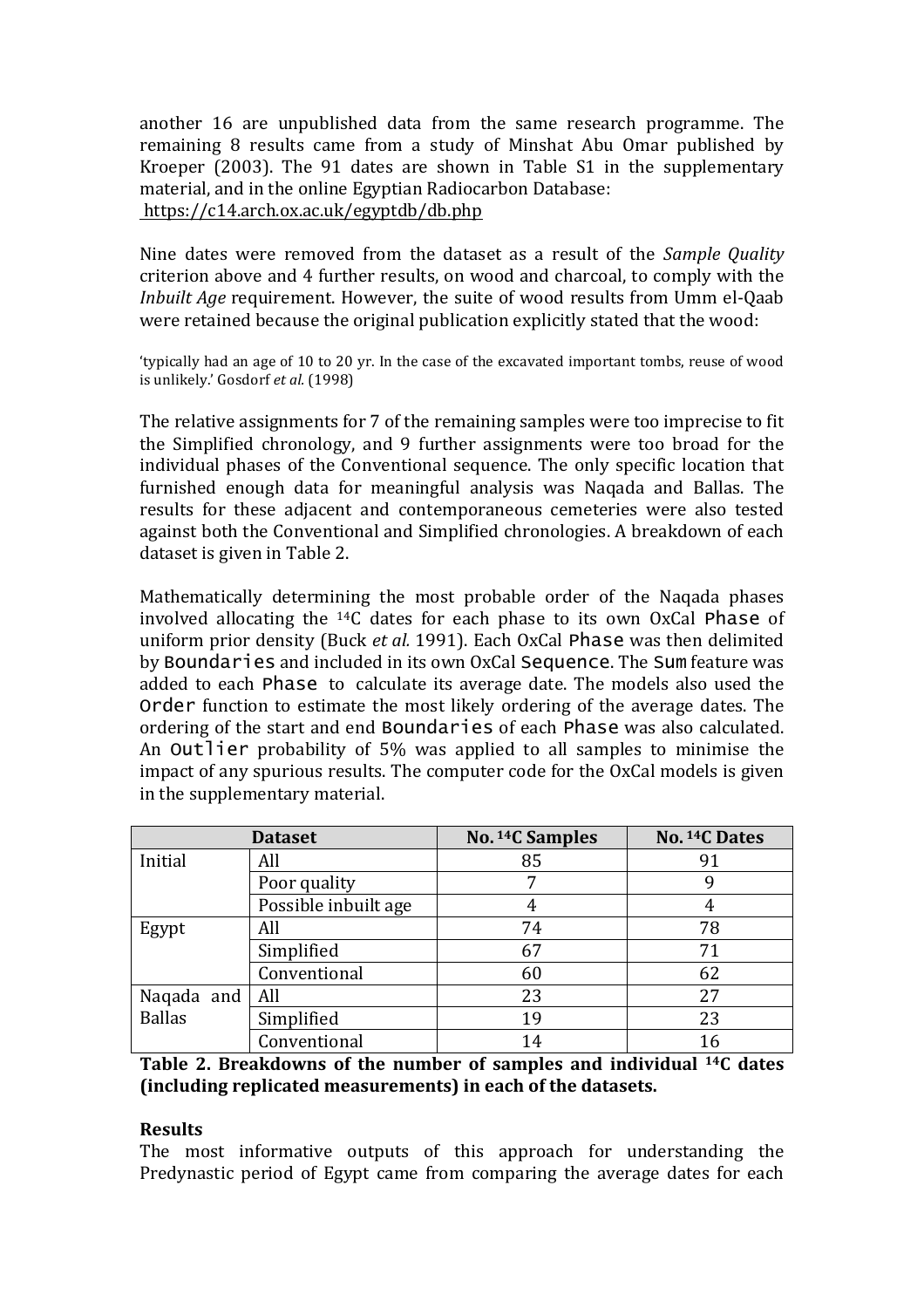block of phases (Simplified chronology) and each individual phase (Conventional chronology). The probabilities for the ordering of these averages are given in Table 3 (Simplified chronology) and Table 4 (Conventional chronology). Specifically, the tables provide the probability that the average date for the phase (or block of phases) listed in the left-hand column is older than the average date for the remaining phases. For example, the probability the average date for phase IIC is older than the average date for phase IIIA2 is 0.92 (Table 4). Modelled probability density functions for the average dates are given in Figure 1.

The models also generated probabilities for the likely ordering of the beginnings and ends of each phase. However, because cultural phases of this kind rarely have distinct start and end points, the value of such comparisons for datasets of this size is unclear. Nonetheless, tables displaying the results for the boundaries are given in the supplementary material.

| <b>Block of</b>           | No.            | <b>No. Sites</b> | <b>Probability</b> |      |                                               |                   |  |  |  |
|---------------------------|----------------|------------------|--------------------|------|-----------------------------------------------|-------------------|--|--|--|
| <b>Phases</b>             | <b>Samples</b> |                  | IC-IIB<br>$IA-IB$  |      | $\mathbf{H}$ <b>C-<math>\mathbf{H}</math></b> | $IIIA1-$          |  |  |  |
|                           |                |                  |                    |      |                                               | IIIA <sub>2</sub> |  |  |  |
| <b>Egypt Dataset</b>      |                |                  |                    |      |                                               |                   |  |  |  |
| $IA-IB$                   | 1              | 1                |                    | 0.65 | 0.97                                          | 0.99              |  |  |  |
| IC-IIB                    | 19             | 8                | 0.35               |      | 0.98                                          | 0.99              |  |  |  |
| IIC-IID                   | 31             | 9                | 0.03               | 0.02 |                                               | 0.62              |  |  |  |
| IIIA1-IIIA2               | 8              | 2                | 0.01               | 0.01 | 0.38                                          |                   |  |  |  |
| Nagada and Ballas Dataset |                |                  |                    |      |                                               |                   |  |  |  |
| $IA-IB$                   | 0              | 1                |                    |      |                                               |                   |  |  |  |
| IC-IIB                    | 10             | 1                |                    |      | 0.91                                          | 1.00              |  |  |  |
| <b>IIC-IID</b>            | 7              |                  |                    | 0.09 |                                               | 0.91              |  |  |  |
| IIIA1-IIIA2               | 2              |                  |                    | 0.00 | 0.09                                          |                   |  |  |  |

Table 3. Radiocarbon-based probabilities relating to the ordering of the **Simplified Nagada chronology.** 

| <b>Phase</b>              | No.            | No.          | Probability              |      |            |                          |            |            |                          |                   |
|---------------------------|----------------|--------------|--------------------------|------|------------|--------------------------|------------|------------|--------------------------|-------------------|
|                           | <b>Samples</b> | <b>Sites</b> | <b>IB</b>                | IC   | <b>IIA</b> | <b>IIB</b>               | <b>IIC</b> | <b>IID</b> | IIIA1                    | IIIA <sub>2</sub> |
| <b>Egypt Dataset</b>      |                |              |                          |      |            |                          |            |            |                          |                   |
| <b>IB</b>                 | 1              | 1            | $\overline{\phantom{0}}$ | 0.72 | 0.65       | 0.75                     | 0.83       | 0.97       | 0.97                     | 0.99              |
| IC                        | 9              | 5            | 0.28                     |      | 0.37       | 0.48                     | 0.62       | 0.81       | 0.81                     | 0.88              |
| <b>IIA</b>                | 3              | 2            | 0.35                     | 0.63 |            | 0.66                     | 0.79       | 0.97       | 0.97                     | 0.99              |
| <b>IIB</b>                | 7              | 4            | 0.25                     | 0.52 | 0.34       | $\overline{\phantom{0}}$ | 0.68       | 0.91       | 0.91                     | 0.96              |
| <b>IIC</b>                | 10             | 5            | 0.17                     | 0.38 | 0.21       | 0.32                     | ۰          | 0.77       | 0.76                     | 0.92              |
| <b>IID</b>                | 21             | 6            | 0.03                     | 0.19 | 0.03       | 0.09                     | 0.23       | -          | 0.49                     | 0.78              |
| IIIA1                     | 6              | 1            | 0.03                     | 0.19 | 0.03       | 0.09                     | 0.24       | 0.51       | $\overline{\phantom{a}}$ | 0.79              |
| IIIA <sub>2</sub>         | $\overline{2}$ | 1            | 0.01                     | 0.12 | 0.01       | 0.04                     | 0.08       | 0.22       | 0.21                     | -                 |
| Nagada and Ballas Dataset |                |              |                          |      |            |                          |            |            |                          |                   |
| <b>IB</b>                 | 0              | $\mathbf{1}$ | $\overline{\phantom{0}}$ |      |            |                          |            |            |                          |                   |
| IC                        | 3              | 1            | $\overline{\phantom{0}}$ |      | 0.14       | 0.15                     | 0.61       | 0.78       | $\overline{\phantom{0}}$ | 1.00              |
| <b>IIA</b>                | $\mathbf{1}$   | 1            | -                        | 0.86 |            | 0.49                     | 0.85       | 0.89       |                          | 1.00              |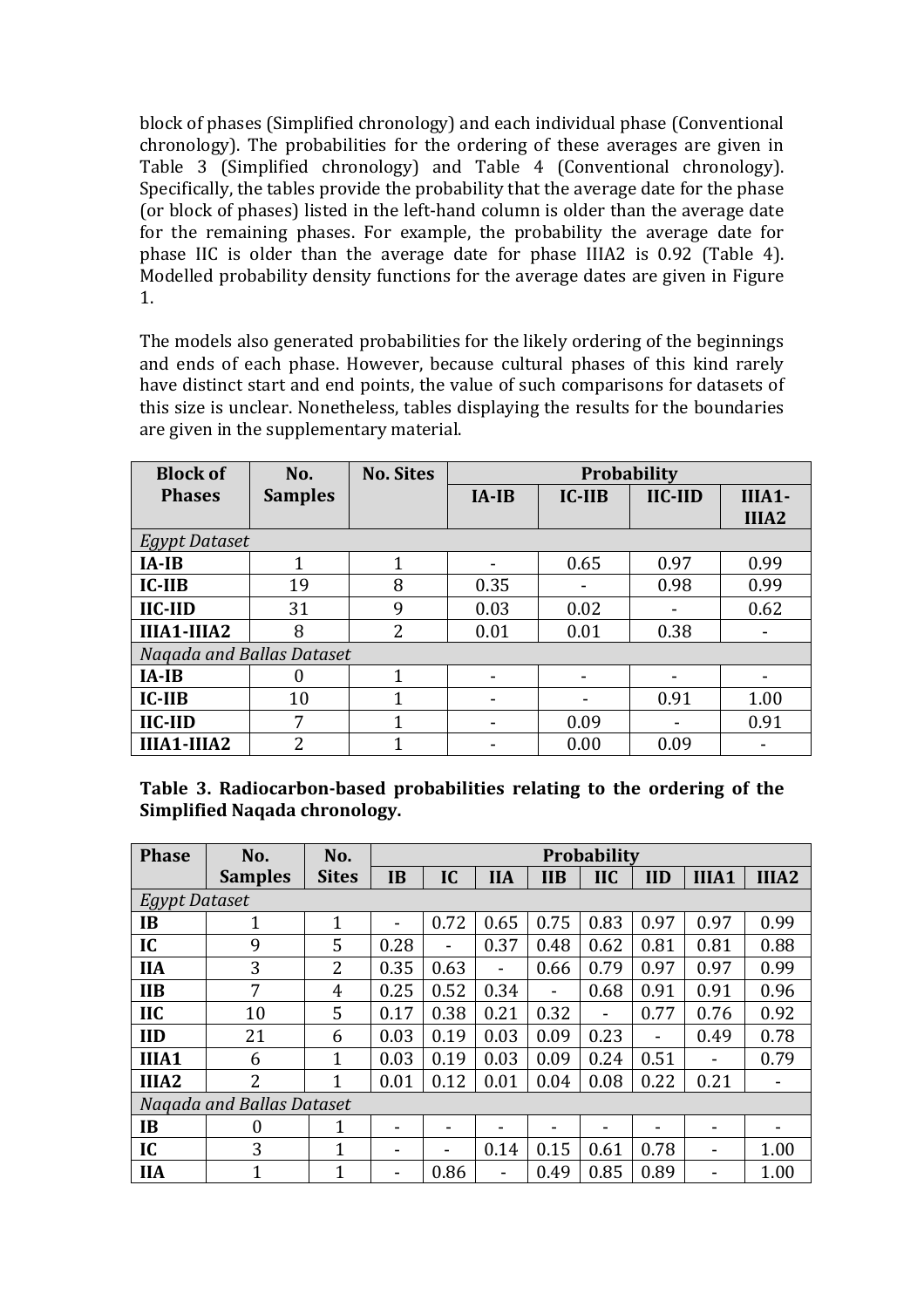| <b>IIB</b>        |  | ٠                        | 0.85 | 0.51 | $\blacksquare$ | 0.85                     | 0.88           | $\overline{\phantom{a}}$ | 1.00 |
|-------------------|--|--------------------------|------|------|----------------|--------------------------|----------------|--------------------------|------|
| <b>IIC</b>        |  | ٠                        | 0.39 | 0.15 | 0.15           | ۰                        | 0.65           | -                        | 0.92 |
| <b>IID</b>        |  | $\overline{\phantom{0}}$ | 0.22 | 0.11 | 0.12           | 0.35                     | $\blacksquare$ |                          | 0.82 |
| IIIA1             |  | $\overline{\phantom{0}}$ | -    |      | -              | $\overline{\phantom{0}}$ | ۰              | -                        |      |
| IIIA <sub>2</sub> |  | $\overline{\phantom{0}}$ | 0.00 | 0.00 | 0.00           | 0.08                     | 0.18           | -                        |      |

Table 4. Radiocarbon-based probabilities relating to the ordering of the **Conventional Naqada chronology.**



Modelled date (BC)

**Figure 1. Modelled probability density functions for the average dates for the Simplified chronology (1a) and Conventional chronology (1b). The** number of samples used for each average is given in brackets.

# **Discussion**

Our results provide quantitative support for the ordering of the Simplified Naqada chronology. That is to say, the available  $^{14}C$  evidence concurs with the established understanding that the three blocks IC-IIB, IIC-IID, and IIIA1-IIIA2 follow each other in absolute time. This statement holds for Egypt as a whole, as well as for the site of Naqada and Ballas, specifically. Too little data is available to determine whether IA-IB precedes these three blocks, but the one measurement that has been made does indeed meet this expectation. In spite of this affirmation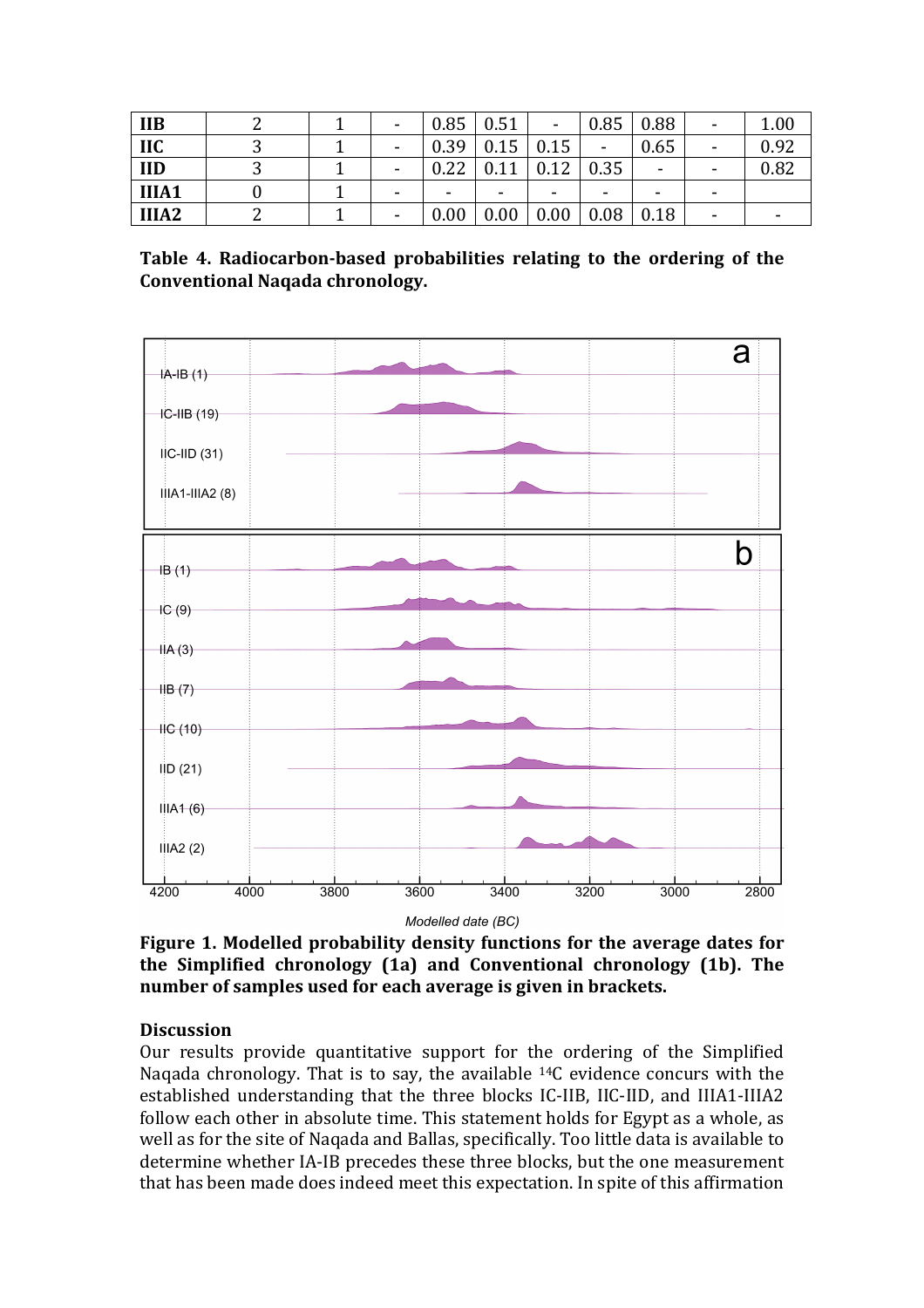of the relative chronology, our results also show that there is significant overlap between the blocks of phases. Thus, no assurance can be given that a randomly selected funerary context from one block will definitely precede one from the succeeding block. This ambiguity is most apparent between IIC-IID and IIIA1-IIIA2 where the probability the ordering is correct is just 0.62.

The ordering of the Conventional Nagada chronology is much less secure. Here, the  $14C$  evidence calls into question whether phases IC, IIA and IIB form a chronological sequence at all and whether or not phase IID truly precedes IIIA1. Both of these assumptions are now examined in more detail.

Table 4 shows that 19 good-quality  $^{14}C$  dates were obtained for phases IC, IIA and IIB from a range of different sites. However, the results obtained from our comparison of these dates contradict the expected ordering of the phases. In particular, our results suggest IC is not the earliest but in fact the latest of the three phases, although the likelihood that IC precedes IIB is almost even  $(0.48)$ . Whilst there are only 6 samples for these phases from Naqada and Ballas, it is still pertinent to note that these dates also suggest that phase IC does not occur before IIA or IIB. Further measurements from the one location are certainly required to confirm this observation, to ensure the discrepancy does not just reflect the pace of acculturation between sites. Nonetheless, the assumption that phases IC, IIA and IIB form a chronology runs contrary to the available absolute dating information.

It has already been noted that there is significant overlap between blocks IIC-IID and IIIA1-IIIA2 in absolute time. Drilling down to the level of individual phases, it becomes clear this overlap centres on the contiguity of phases IID and IIIA1. The average date for phase IIC is clearly older than the averages for IID, IIIA1 and IIIA2, with the latter being the youngest of the four (Table 4). However, the probability IID is older than IIIA1 is 0.49. That is to say, the two phases essentially cannot be distinguished chronologically. Although a good number of dates are available for both the phases, all of the samples identified as IIIA1 were obtained from Cemetery U at Abydos. Thus, the data could also be interpreted as indicating that the phase IIIA1 occurred first at Abydos, whilst phase IID was still prominent elsewhere. However, even if the two phases only occurred contemporaneously at different sites, this finding still firmly circumscribes the application of the artefact-based method for inter-site comparisons.

The results of this study rekindle fundamental questions about the purpose of artefact-based sequences in Predynastic Egypt and archaeology in general. Essentially two questions must be addressed. The first is whether the sequences always and unequivocally constitute a true chronology or just a continuum of different typologies. If they do not reflect the passage of time, is the approach not potentially misrepresenting the processes of cultural change in question by structuring them as orderly and gradual? Such systems run the risk of smoothing over irregularities in the true tempos of change that underlie the material forms. Secondly, the results suggest the *raison d'etre* of categorizing artefacts in this manner must be re-examined. Even if the approach does not provide precise dating information, it may still be an expedient way of arranging the objects in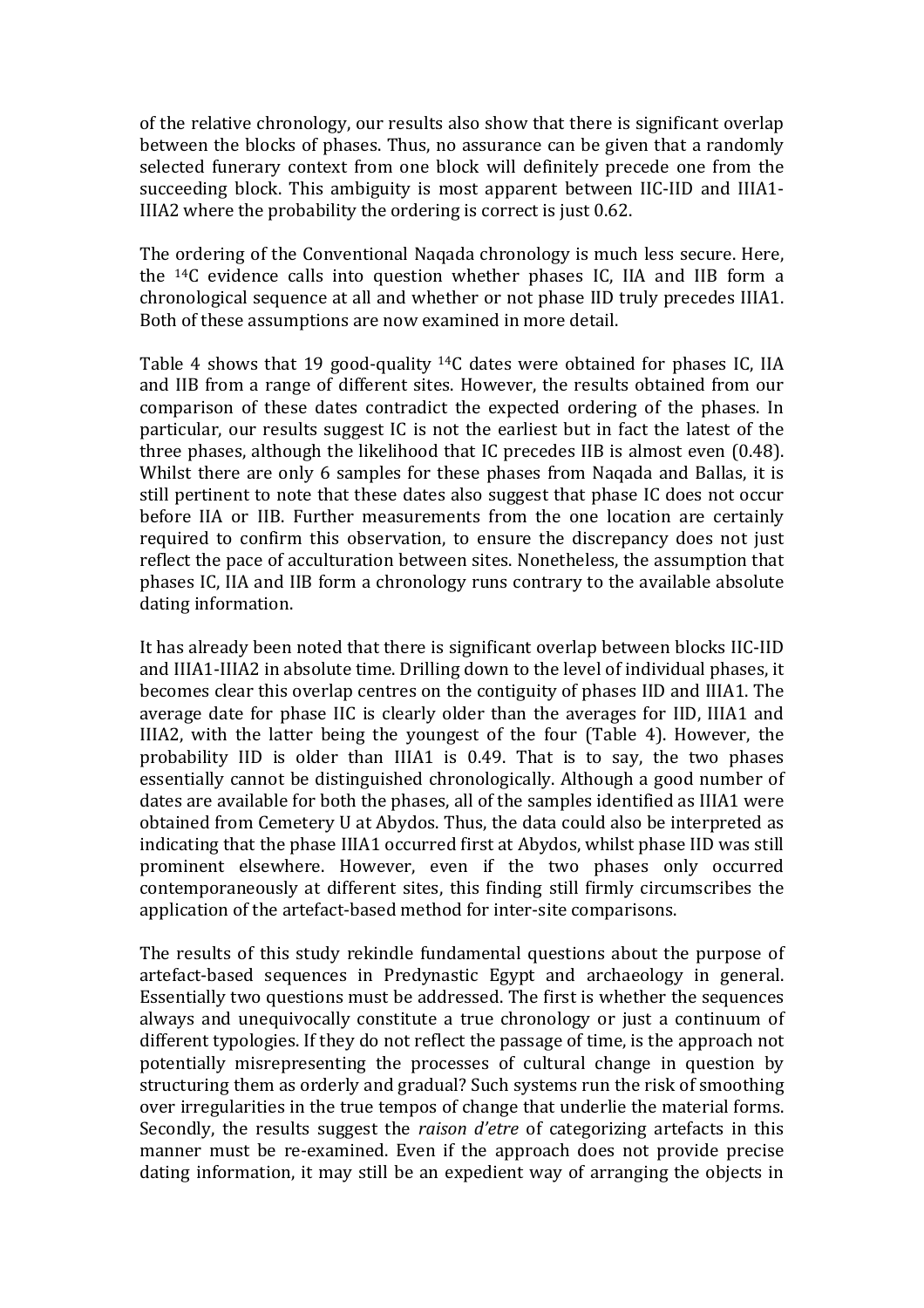order to analyse their function and cultural value. More serious doubts must be confronted if the procedure facilitates neither chronological nor cultural analysis.

In the case of Predynastic Egypt, the systematic organisation of artefactual remains has provided the basic framework for analysing the profound sociocultural developments of the period. The findings of this study suggest this pottery-based chronology is only reliable in its most simplified form. Relying on the ordering of individual phases of the chronology is unsustainable on the basis of current chronometric evidence, and may be misrepresenting the temporality of Egyptian state formation.

### **Conclusions**

By statistically analysing the full set of  $^{14}C$  dates relating to Predynastic Egypt, our study examined whether the established Nagada relative dating system represented a true chronology. Although more high-quality data is required to bolster the patterns observed, our findings confirm that the main blocks of the relative sequence do offer reliable dating information. However, the results also cast doubt on the chronological integrity of the full Naqada sequence, and imply that the ordering of each of the individual phases may not be correct.

#### **References**

Brainerd, G. W. (1951). The place of chronological ordering in archaeological analysis. *American Antiquity* **16**(4): 301-13.

Brock, F., Higham, T. F. G., Ditchfield, P., Bronk Ramsey, C. (2010). Current pretreatment methods for AMS radiocarbon dating at the Oxford Radiocarbon Accelerator Unit (ORAU). *Radiocarbon* **52**(1): 103-112.

Bronk Ramsey C. 1995 Radiocarbon calibration and analysis of stratigraphy: the OxCal program. *Radiocarbon* **37**(2), 425-430.

Bronk Ramsey, C., Buck, C. E., Manning, S. W., Reimer, P. and van der Plicht, H. (2006). Developments in radiocarbon calibration for archaeology. Antiquity **80**(310): 783-798.

Bronk Ramsey, C. (2009). Bayesian Analysis of Radiocarbon Dates. *Radiocarbon* **51**(1): 337-360.

Bronk Ramsey, C., Dee, M. W., Rowland, J. M., Higham, T. F. G., Harris, S. A., Brock, F., Quiles, A., Wild, E. M., Marcus, E. S., and Shortland, A. J. (2010). Radiocarbonbased chronology for dynastic Egypt. *Science* 328 (5985): 1554-1559.

Buck, C. E., Litton, C. D., Smith, A. F. M. (1991). Calibration of Radiocarbon Results Pertaining to Related Archaeological Events, *Journal of Archaeological Science* **19**: 497-512.

Dee, M. W., Rowland, J. M., Higham, T. F. G., Shortland, A. J., Brock, F., Harris, S. A., Bronk Ramsey, C. (2012). Synchronising radiocarbon dating and the Egyptian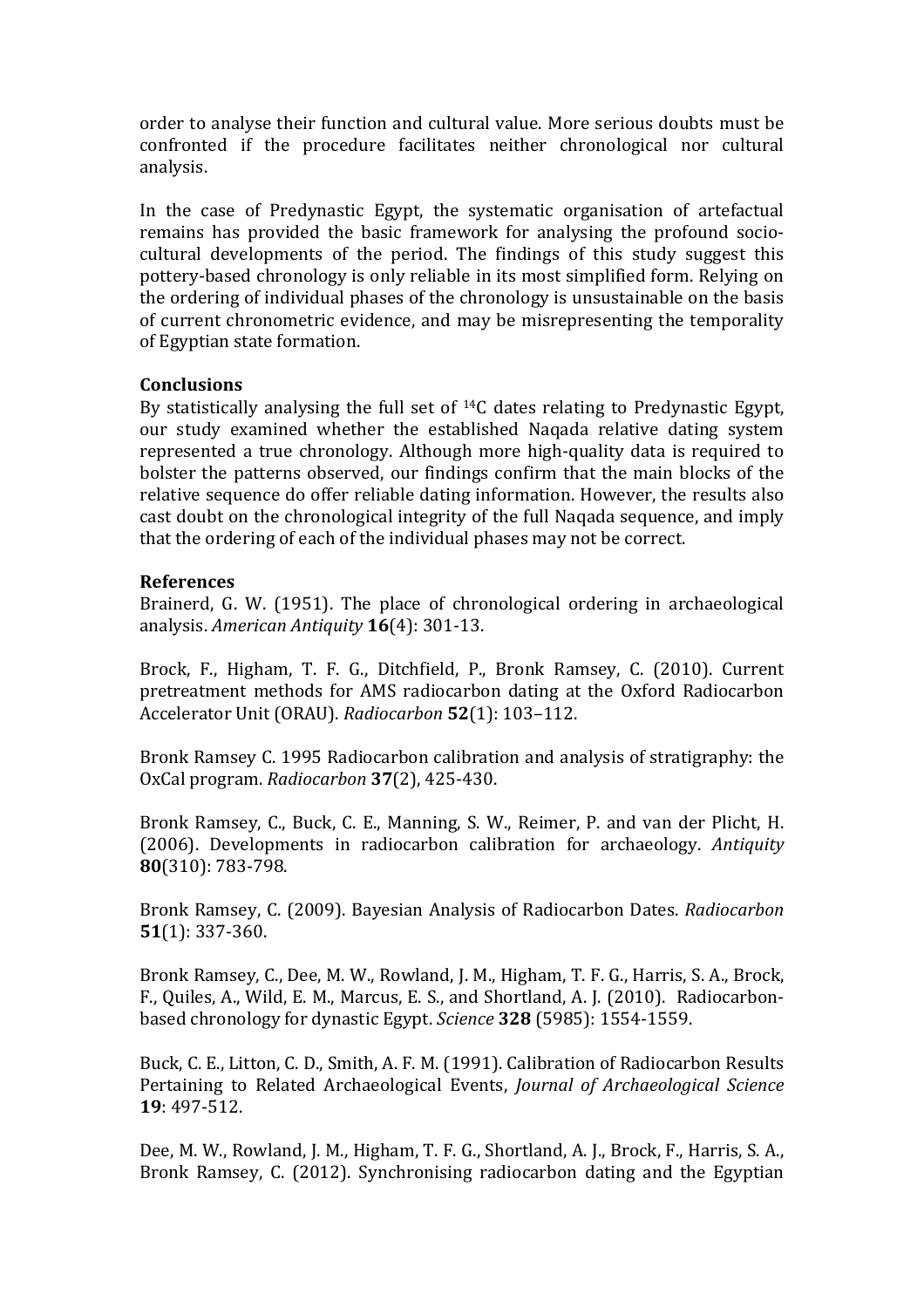historical chronology through improved sample selection. Antiquity 86: 868– 883.

Dee, M. W., Wengrow, D. W., Shortland, A. J., Stevenson, A., Brock, F., Girdland Flink, L. and Bronk Ramsey, C. (2013). An absolute chronology for early Egypt using radiocarbon dating and Bayesian Statistical modelling. *Proceedings of the Royal Society A* (in press)

Friedman, R. F. (1994). Predynastic settlement ceramics of Upper Egypt: a comparative study of the ceramics of Hemamieh, Nagada, and Hierakonpolis, Department of Near Eastern Studies, University of California, Berkeley, University Microfilms International, Ann Arbor.

Ford, J. A. and Willey, G. R. (1949). *Surface survey of the Virui Valley, Peru.* Literary Licensing: New York.

Ginter, B. and Kozlowski, J. K. (1994). *Predynastic Settlement near Armant*. Heidelberg: Heidelberger Orientverlag.

Hendrickx, S. (1996). The relative chronology of the Naqada culture: problems and possibilities. In *Aspects of Early Egypt*, ed. Spencer, J., 36-69, London: British Museum Press.

Hendrickx, S. (2006). Predynastic – Early Dynastic Chronology. In *Ancient Egyptian Chronology*, eds. Hornung, E., Krauss, R. and Warburton, D. A., 55–93, Leiden: Brill.

Kaiser, W. (1956). Stand und probleme der Agyptischen vorgeschichtsforschung. *Zeitschrift fur Agyptische Sprache und Altertumskunde* **81**: 87-109.

Kaiser, W. (1957). Zur inneren chronologie der Nagadakultur. *Archaeologia Geographica* **6**: 69-77. 

Kroeper, K. (2003). Radiocarbon and thermoluminescence dates from the Pre/Early Dynastic cemetery of Minshat Abu Omar (North–Eastern Nile Delta). In *Cultural markers in the Later Prehistory of Northeastern Africa and Recent Research Studies in African Archaeology 8, eds. L. Krzyżaniak, K. Kroeper and M.* Kobusiewicz, 227-249, Poznan: Poznan Arhcaeological Museum.

Lane Fox, A. H.  $(1870)$ . Primitive warfare. Part III: On the resemblance of the weapons of early races, their variations, continuity and development of form  $$ metal period. *Royal United Service Institute Journal* 13: 509-539.

Lane Fox, A. H.  $(1875)$ . On the principles of classification adopted in the arrangement of his anthropological collection, now exhibited in the Bethnal Green Museum. *Journal of Anthropological Institute* 4: 293 - 308.